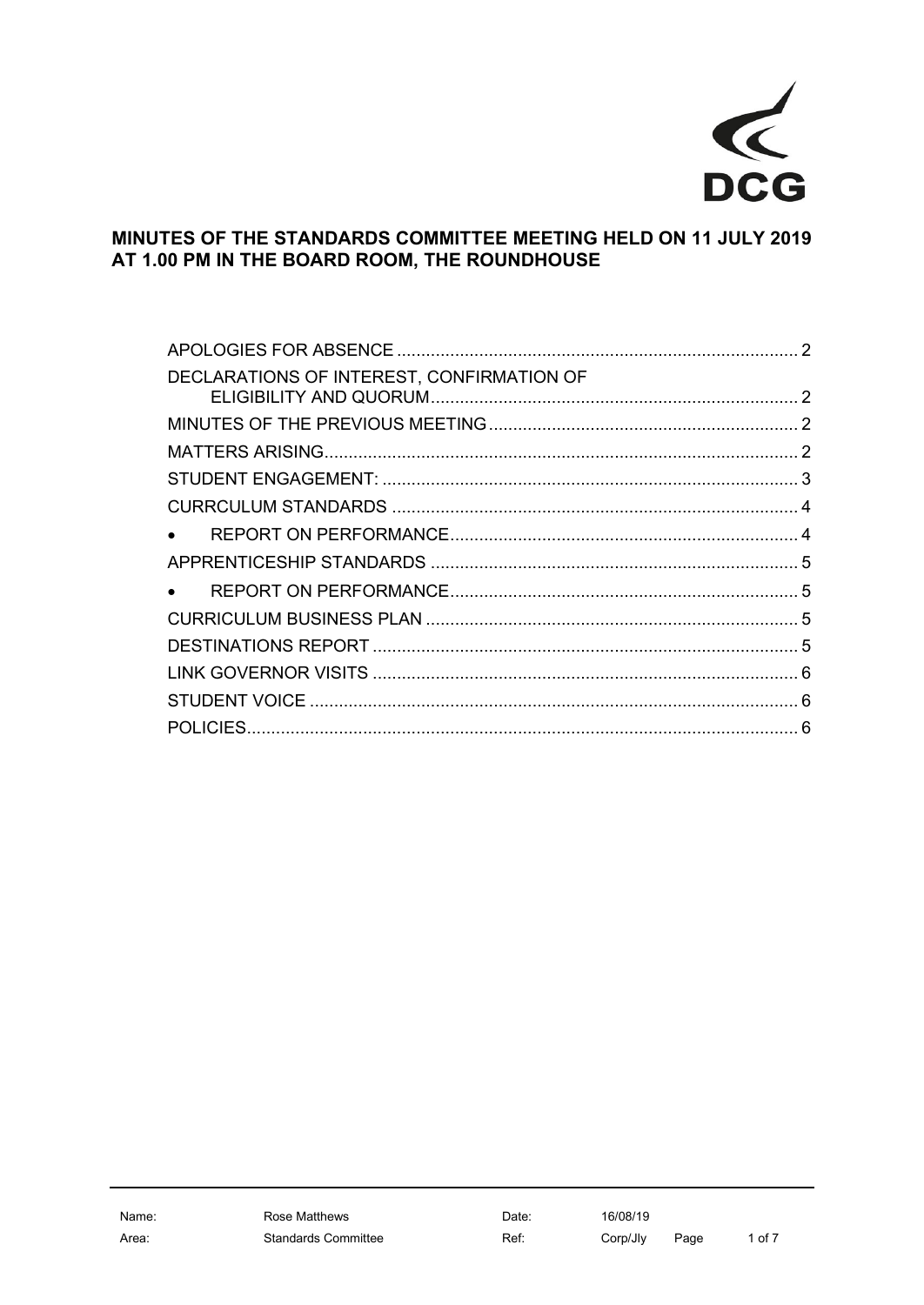

# **MINUTES OF THE STANDARDS COMMITTEE MEETING HELD ON THURSDAY 11 JULY 2019 AT 1.00 PM IN THE BOARD ROOM AT THE ROUNDHOUSE**

<span id="page-1-1"></span><span id="page-1-0"></span>

| Present:       | Phil Dover (Chair), Sagar Johnson, Janet Morgan, Graham Schuhmacher,<br><b>Mandie Stravino</b>                                                                                  |                                                                   |             |  |  |  |  |
|----------------|---------------------------------------------------------------------------------------------------------------------------------------------------------------------------------|-------------------------------------------------------------------|-------------|--|--|--|--|
| In attendance: | Martin, Heather Simcox, Lisa Simpson.<br>Rose Matthews (Clerk)                                                                                                                  | Aaron Denton, April Hayhurst, Sue Hopewell, Helen Jefferson, Kate |             |  |  |  |  |
|                |                                                                                                                                                                                 | <b>Action</b>                                                     | <b>Date</b> |  |  |  |  |
| 26/18-19       | <b>APOLOGIES FOR ABSENCE</b>                                                                                                                                                    |                                                                   |             |  |  |  |  |
|                | Apologies for absence were received and accepted from<br>Jack Atwal, Sue Bradley and Kate Cusick.                                                                               |                                                                   |             |  |  |  |  |
| 27/18-19       | DECLARATIONS OF INTEREST, CONFIRMATION OF<br><b>ELIGIBILITY AND QUORUM</b>                                                                                                      |                                                                   |             |  |  |  |  |
|                | All members were eligible and the meeting was quorate.<br>There were no new declarations.                                                                                       |                                                                   |             |  |  |  |  |
| 28/18-19       | <b>MINUTES OF THE PREVIOUS MEETING</b>                                                                                                                                          |                                                                   |             |  |  |  |  |
|                | <b>RESOLVED:</b> The minutes of the meeting held on 6 March<br>2019 were formally approved and signed as a true and<br>accurate record.                                         |                                                                   |             |  |  |  |  |
| 29/18-19       | <b>MATTERS ARISING</b>                                                                                                                                                          |                                                                   |             |  |  |  |  |
| 22/18-19       | The Education Inspection Framework would be presented<br>at a future meeting.                                                                                                   |                                                                   |             |  |  |  |  |
|                | Feedback from the Joint Area Inspection for Derby City<br>Council was positive in relation to the Group and<br>inspectors were satisfied with the Group's robust<br>procedures. |                                                                   |             |  |  |  |  |
|                | Members questioned whether there had been                                                                                                                                       |                                                                   |             |  |  |  |  |

<span id="page-1-3"></span><span id="page-1-2"></span>improvements within the City. It was noted the multiagency meetings had supported improvement generally, with changes made to the membership of the Safeguarding Board moving forward, which DCG would no longer be invited to attend.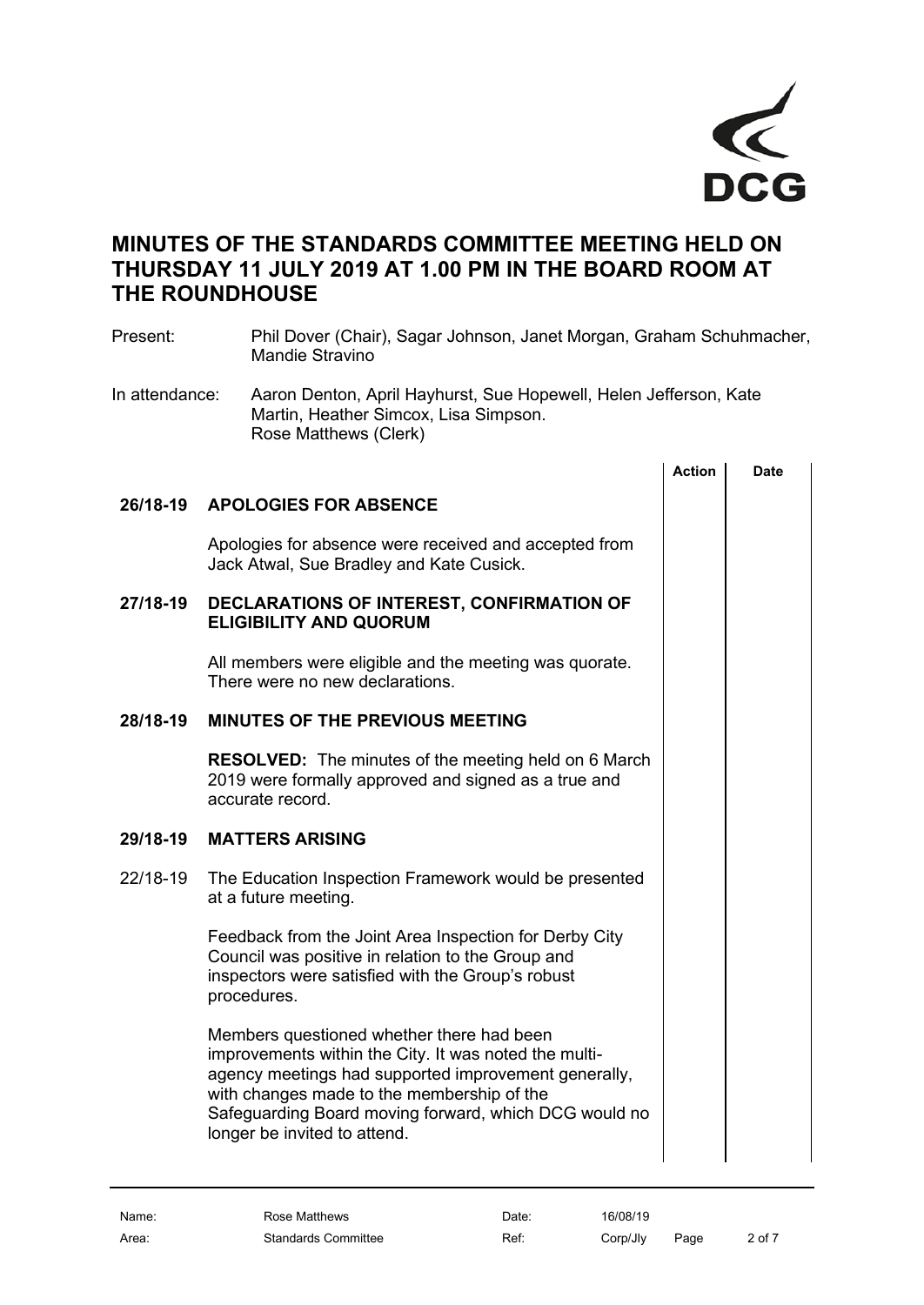## **30/18-19 STUDENT ENGAGEMENT:**

- <span id="page-2-0"></span>• **Supporting Mental Health**
- **Supporting LGBT and Young People**
- **Tackling Gang Culture and Knife Crime**

# **Supporting Mental Health**

The Deputy Chief Executive explained the focus on these topics was in response to a request by Richard Brewell.

Members were informed by the Director of Services for Students, the areas sat within the Student Engagement Strategy, which was to ensure students deployed positive behaviours and attitudes to prepare them as professionals at work and as social contributors in life.

The Group were supporting students to develop the skills to be resilient through a range of activities, supported by enrichment and tutorials.

Students welfare was at the heart of the process, working with multi-agencies to ensure a welfare package was available to support those with mental ill health.

Additional counselling sessions had been organised, along with the introduction of mental health first aiders.

A range of self-help tools and resources were in place to support.

Members questioned the support the Group provided with the transition from the College to university or to the workplace. This was through enrichment and by developing a mental health toolkit, supporting students by showing it is something everyone experiences at some point and showing the tools to support are available but students have to self-manage.

# **Supporting LGBT+ and Young People**

Considerable work has been undertaken to support the LGBT plus agenda. Student feedback on the Transgender Policy has allowed the Group to revisit and rewrite the Policy, calling on input from external expertise.

Training has been implemented for employees, aimed at challenging the thought process. Work has also been undertaken with Management Information Systems to capture gender identity.

# **Tackling Gang Culture and Knife Crime**

The Group had traditionally worked alongside the Police, however, with funding now dissolved, the Group was looking at other ways to maintain the relationships with

| Name: | Rose Matthews              | Date: | 16/08/19 |      |        |
|-------|----------------------------|-------|----------|------|--------|
| Area: | <b>Standards Committee</b> | Ref:  | Corp/Jly | Page | 3 of 7 |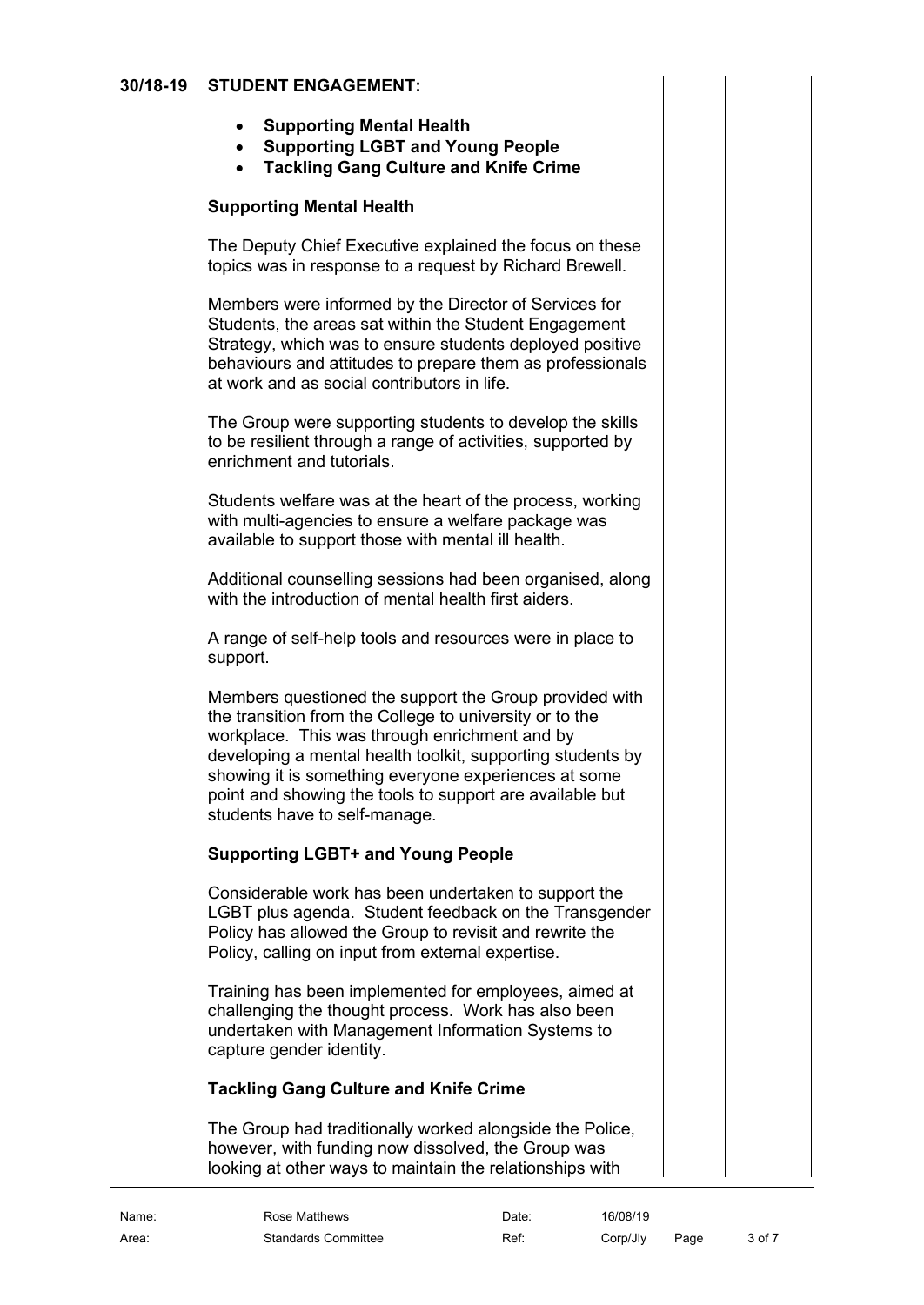agencies and provide mentors to support the student population.

Members were informed of the other agencies the Group worked in partnership with, such as the Counter Extremism Community Group. Al-Hurraya, Open Centre – Faith Trail, local faith leaders, along with the DCC Community Safety Team.

Drug awareness had been introduced, with a proportion of employees undertaking drug awareness training, highlighting the signs or symptoms to look for. A bank of people had also been trained to deliver knife crime training.

Visits with schools had been undertaken to share information to ensure when a student joined the Group any barriers to learning could be supported.

# **31/18-19 CURRCULUM STANDARDS** • **REPORT ON PERFORMANCE**

<span id="page-3-1"></span><span id="page-3-0"></span>The latest report on curriculum standards was presented in a new concise dashboard style format. A final position statement would be provided once the final data was available, but predictions were presented.

Discussions took place in relation to the attendance and how this was recorded. The team were looking to undertake a 'deep dive' into register processes and highlighting any training needs to ensure accurate recording of attendance, for example work placement is not considered absence, although absent from class, etc. The Deputy Chief Executive expressed her disappointment the figures had not changed, but this was being investigated.

A team event was held yesterday for all employees and attendance was raised, highlighting it was the responsibility of everyone, not just the students – engaging teachers and also setting an example with staff attendance.

The area achieving the lowest attendance levels was transitions. The delivery in that area has been remodelled to support those learners who were not yet ready for mainstream education and rebranded as STEPS.

Members were also informed the number of written warnings had decreased, with time-outs increasing, showing intervention, not exclusion.

A new scorecard pilot was underway from September 2019.

The Scheme of Work tutorial would be rolled out with training for all employees to ensure it was fit for purpose

Area: Standards Committee Ref: Corp/Jly Page 4 of 7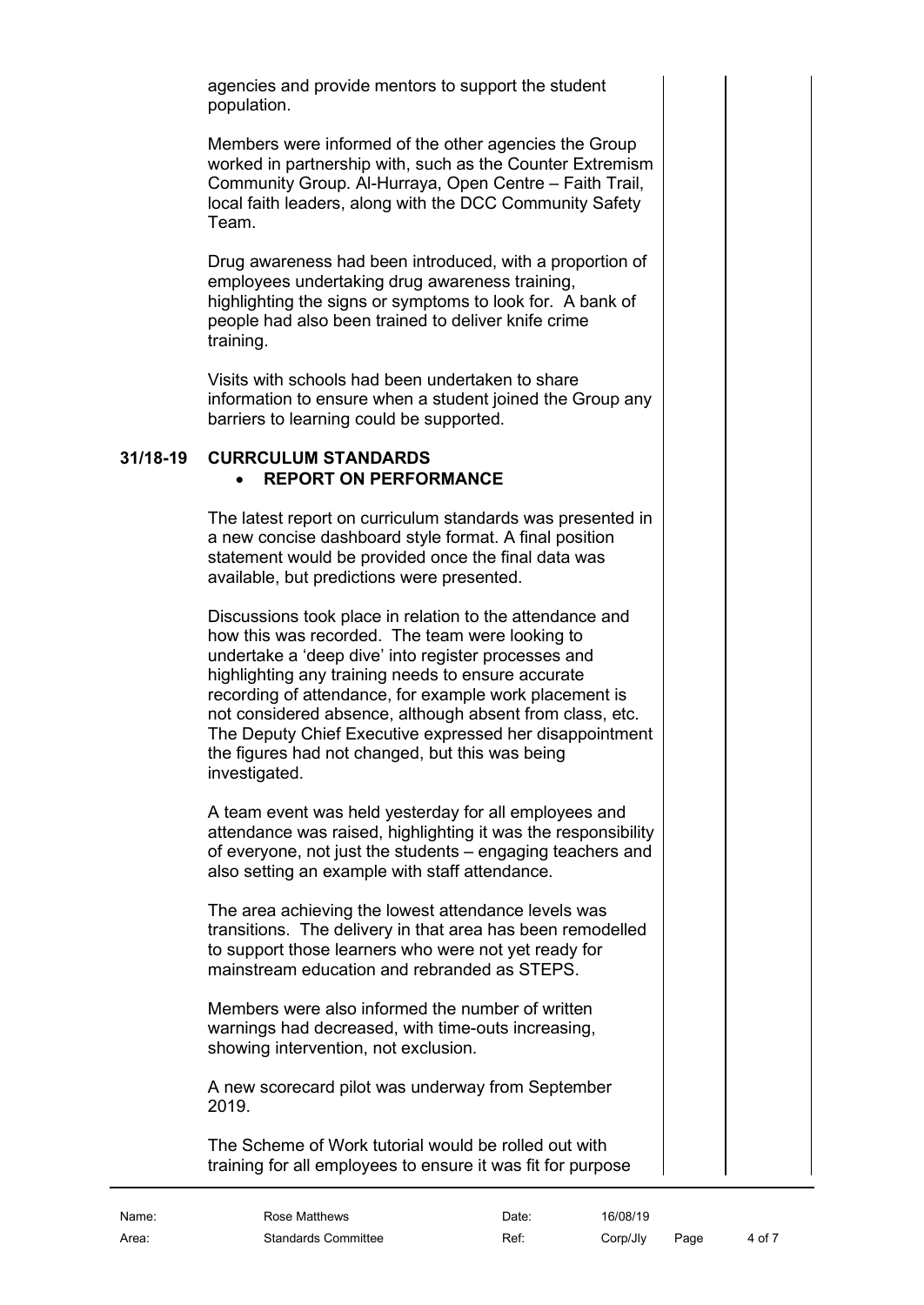and complied with Gatsby benchmarks and the new Education Inspection Framework.

Safeguarding disclosures were shared with the highest numbers coming from A Levels, Animal Care and Early Years.

<span id="page-4-0"></span>Members provided positive feedback on the new style report and asked that it be RAG rated in the future.

#### **32/18-19 APPRENTICESHIP STANDARDS** • **REPORT ON PERFORMANCE**

<span id="page-4-1"></span>The Director of Apprenticeships and Workbased Learning shared the performance report for the area.

Overall achievement for apprenticeships was positive with 'at risk' areas highlighted.

Student and employer satisfaction surveys provided positive feedback, with FE Choices increasing by 9%.

The area was currently projected at amber, but on plan to achieve a green RAG rating.

# **33/18-19 CURRICULUM BUSINESS PLAN**

<span id="page-4-2"></span>The Vice Principal shared delivered a presentation summarising the Business Planning process, which highlighted the planning tools used and the detailed process undertaken to ensure the curriculum offer met the needs of local, regional and national employers, along with the LEP priorities.

The Group's vocational offer had been mapped against T Level pathways, but it was noted around 50% of job vacancies/priorities were outside of those routes and as such there would be further work required in those areas.

The future vision for the colleges was shared with Members, with a change in strategy, moving towards local provision. The Chief Executive explained devolution had featured highly on the Risk Register and that had now started to materialise, contracts had been lost in devolved areas and the intention was to reintroduce evening classes for adults to reskill or upskill.

# **34/18-19 DESTINATIONS REPORT**

<span id="page-4-3"></span>The Vice Principal shared the 16-18 destinations outcomes for 2017-18 and presented a comparison against the previous year.

The highest percentage remained in education, with second highest moving onto paid employment.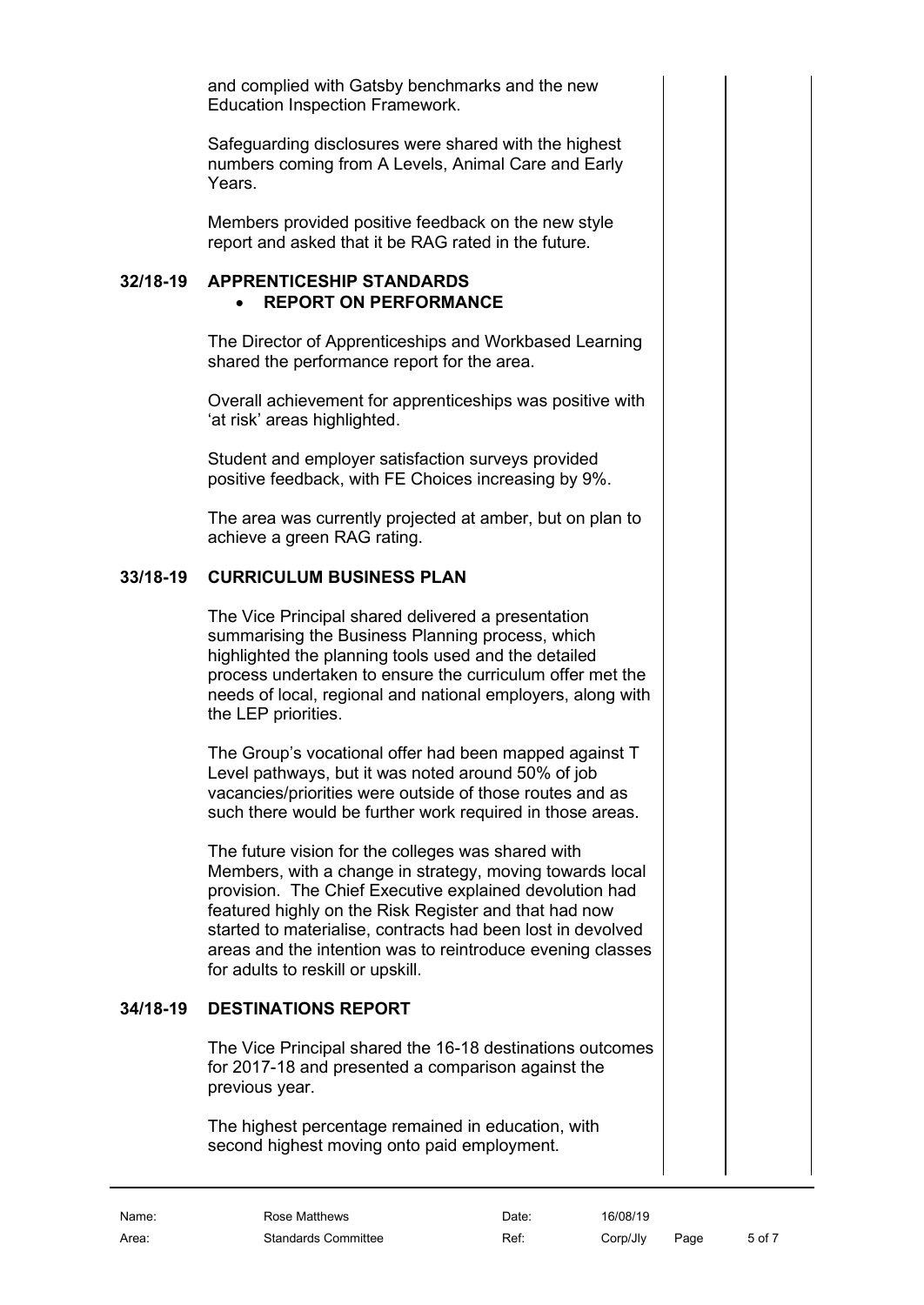# **35/18-19 LINK GOVERNOR VISITS**

<span id="page-5-0"></span>The Committee Chair had met with the Director of Maths and English and her two Team Managers as the exams were commencing and had carried out some learning walks.

Jack Atwal had attended the St James Centre and Southgate and noted a well-planned curriculum offer was evident and diversity was proactively promoted and celebrated.

Jack had also met with the Head of Inclusion and had highlighted the work with the local authority to improve destination planning and the exploration of other funding possibilities.

The Committee Chair had a long telephone conversation with the Director of Higher Education to discuss the Access and Participation Plan and approved through a Chair's action.

The Vice Principal explained some lengthy feedback had been received from the OFS mainly process driven and relating to data returns. The Executive Director of MIS was working closely with the Director of Higher Education.

#### **36/18-19 STUDENT VOICE**

<span id="page-5-1"></span>The new Student Governor, Sagar Johnson, provide an update for the Committee on the methods to seek student feedback.

Recruitment to the Student Council had commenced, with each campus having their own Student Council and Vice President through the Students' Union. This will be in addition to academy and site meetings with an end of year gathering.

#### **37/18-19 POLICIES**

<span id="page-5-2"></span>The Student Bullying and Harassment Policy had been reviewed and was presented for approval.

**RATIFIED**: The Committee approved the Student Bullying and Harassment Policy.

*The meeting finished at 2.30 pm*

Signed: Date:

Area: Standards Committee Ref: Corp/Jly Page 6 of 7